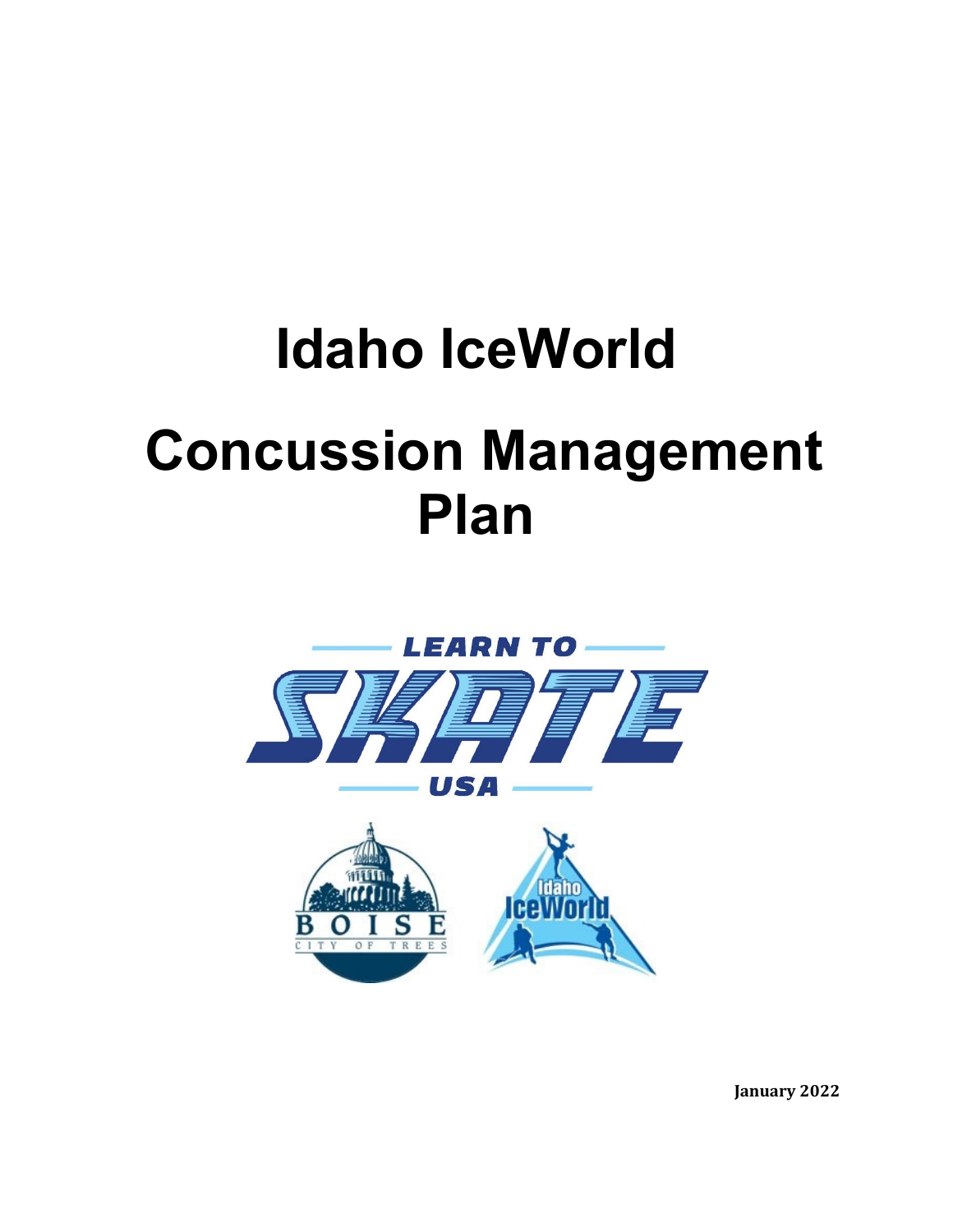### **Contents**

| (1) Mandatory Parent/Athlete Meeting                            |              |
|-----------------------------------------------------------------|--------------|
| (2) Concussion Training for Coaches and staff<br>(Biennial)     | $\mathbf{2}$ |
| (3) Removal from Play Strategy<br>(Coaches & non-medical staff) | $\mathbf{2}$ |
| (4) Return to Learn Strategy                                    | 5            |
| (5) Return to Sport Strategy                                    |              |

## **ATTENTION**

**This concussion management plan is provided for the free and personal use of the public to help school districts or various youth sport organizations comply with Idaho Code Section 33- 1625. However, this document does not provide legal advice and is not a substitute for legal advice. Individuals or organizations with compliance concerns are encouraged to consult legal counsel.**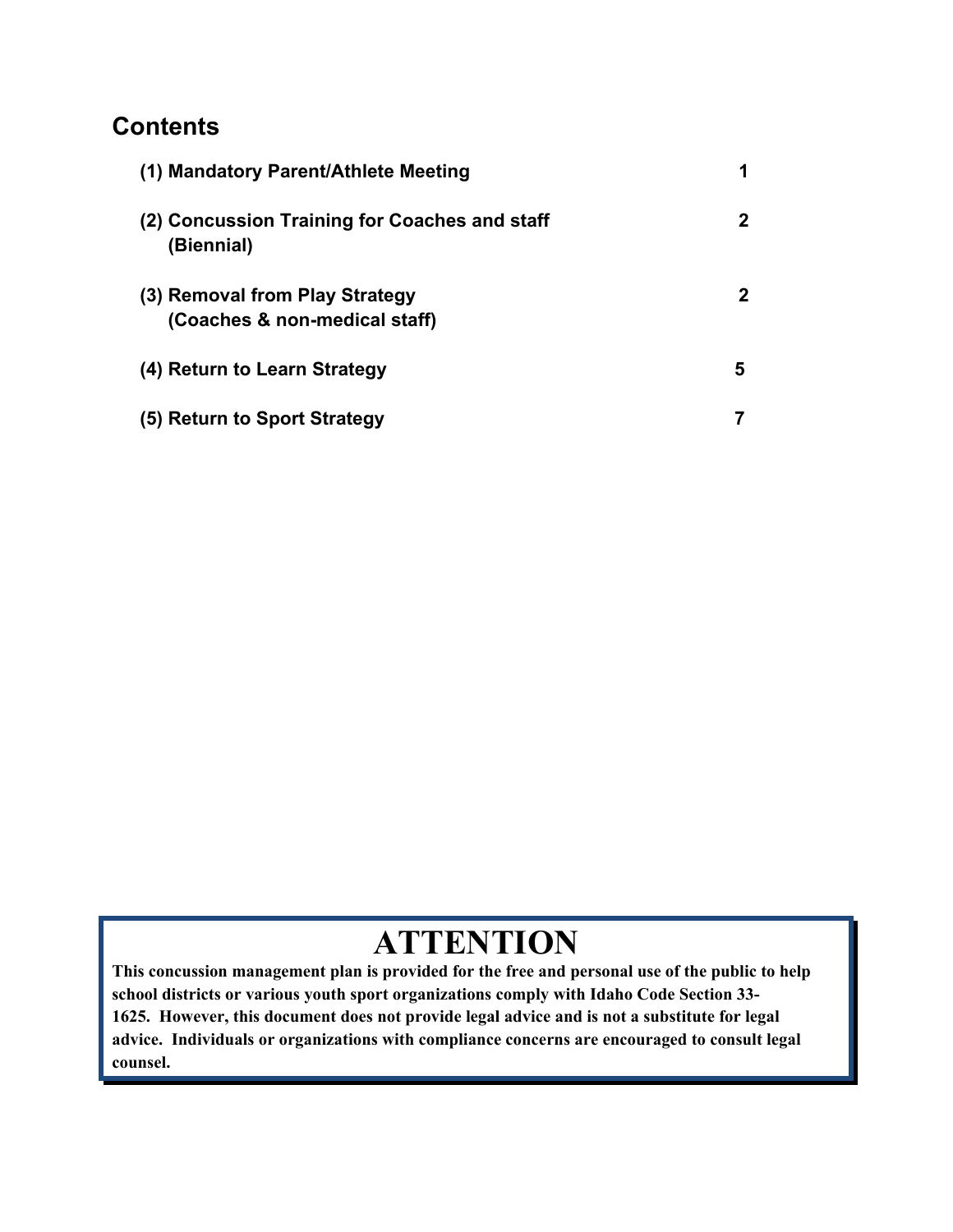## **(1) Parent/Athlete Meeting**

- (a) Prior to the start of each athletic season, a meeting shall be organized by the club director or other appropriate designated official to discuss the topic of concussion in youth sports.
- (b) Each athlete planning on participating in the sport shall attend the meeting with the parent or legal guardian of the athlete.
	- (i) Parents, athletes and coaches should review the following material and have the opportunity to ask questions:
		- a. The definition of concussion
		- b. Signs and symptoms of the injury
		- c. Tips for prevention of the injury
		- d. Risks associated with continued play with a concussion
		- e. What to do if you suspect someone has sustained a concussion for emergency and non-emergency situations
		- f. The Centers for Disease Control and Prevention (CDC) 4 step action plan:
			- 1. Remove suspected injured athletes from play.
			- 2. Ensure the athlete is evaluated right away by an appropriate health care professional.
			- 3. Inform the athlete's parents or guardians about the possible concussion and give them the fact sheet on concussion.
			- 4. Allow the athlete to return to sport only with permission from a health care professional with experience in evaluating concussion.
		- g. Any additional concussion resources provided to parents, athletes and coaches

#### **(c) Required Parent/Guardian Written Consent Form**

- (i) Prior to beginning practice the athlete and the athlete's parent or guardian must receive and sign a "Parent/Guardian Written Consent Form" regarding concussion in youth sports. This form is an acknowledgement by the parent and athlete that they have received the education detailed under subsection (3) of section 33-1625, Idaho Code, that they understand the material and have had an opportunity to ask questions.
	- a. Parent/Guardian Written Consent forms should be kept on file for no less than seven (7) years by Idaho IceWorld.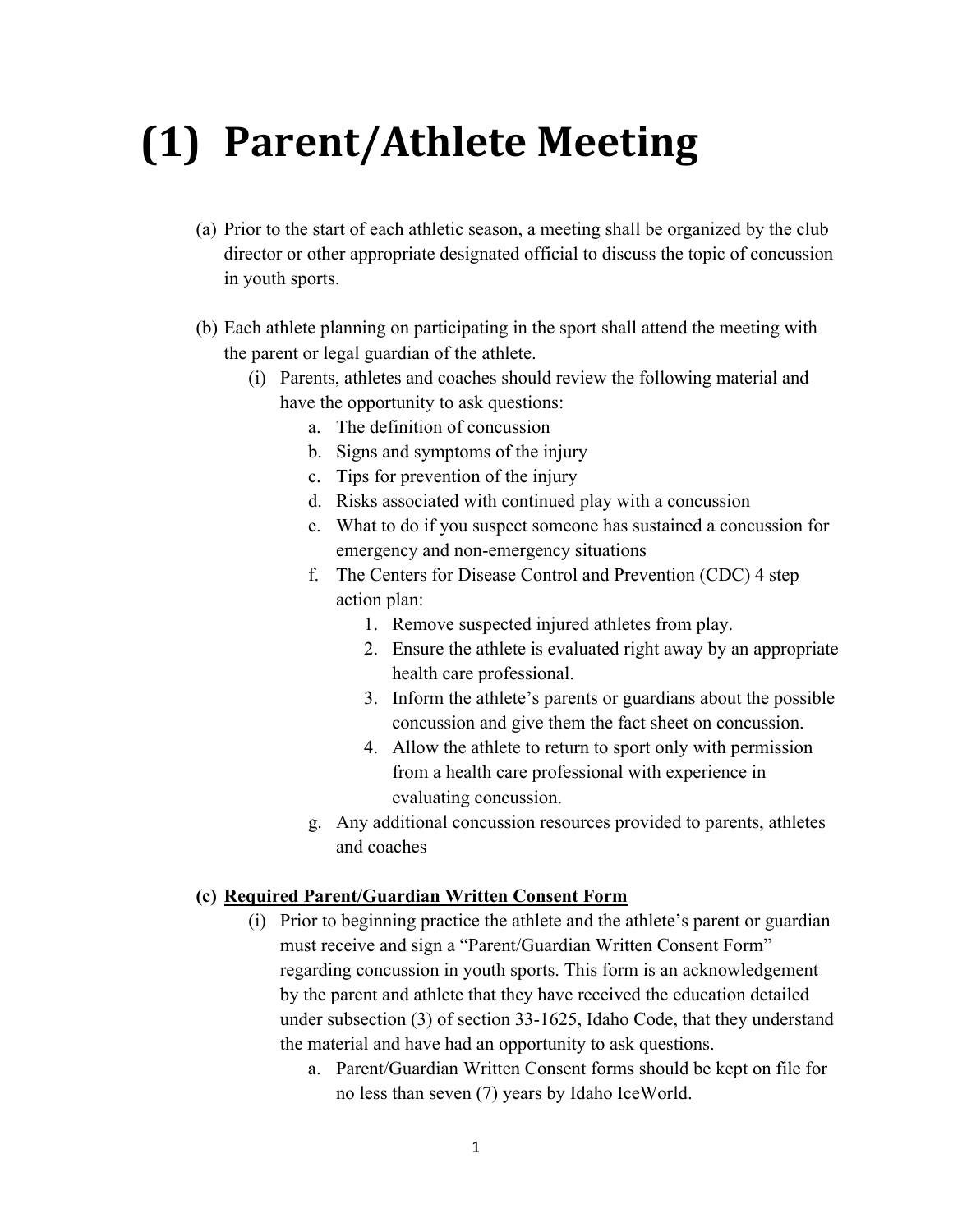## **(2) Biennial Concussion Training Coaches and Staff**

### (a) Coaches & Staff:

- (i) All coaches and staff must receive online concussion training upon hire and biennially thereafter.
	- a. Completion of the Idaho Concussion Training Course provided by the Idaho High School Activities Association and the St. Luke's Sports Medicine Concussion Clinic shall satisfy this requirement.
- (ii) The course can be found at the following link: https://www.stlukesonline.org/apps/concussion-education
- (iii) Evidence of training must be kept on file by Idaho IceWorld.

## **(3) Removal from Play Strategy** *Coaches & non-medical staff*

#### **STEP 1: REMOVE FROM PLAY**

If at any time it is suspected an athlete has sustained a concussion during practice or game play, the youth athlete shall be immediately removed from play and not be allowed to return to sport the same day. Once removed an athlete shall not be allowed to return to sport until authorized to return by a qualified health care professional.

**Please Note:** Most athletes who experience concussion will exhibit any one or more of a variety of symptoms. A loss of consciousness is **NOT** always present. Headache is the most common symptom, but not all athletes experience concussion in the same way. Symptoms of a concussion may not be evident until several minutes, hours or days later. The severity of the symptoms will also vary along with their duration. The following are a list of possible common symptoms by general category: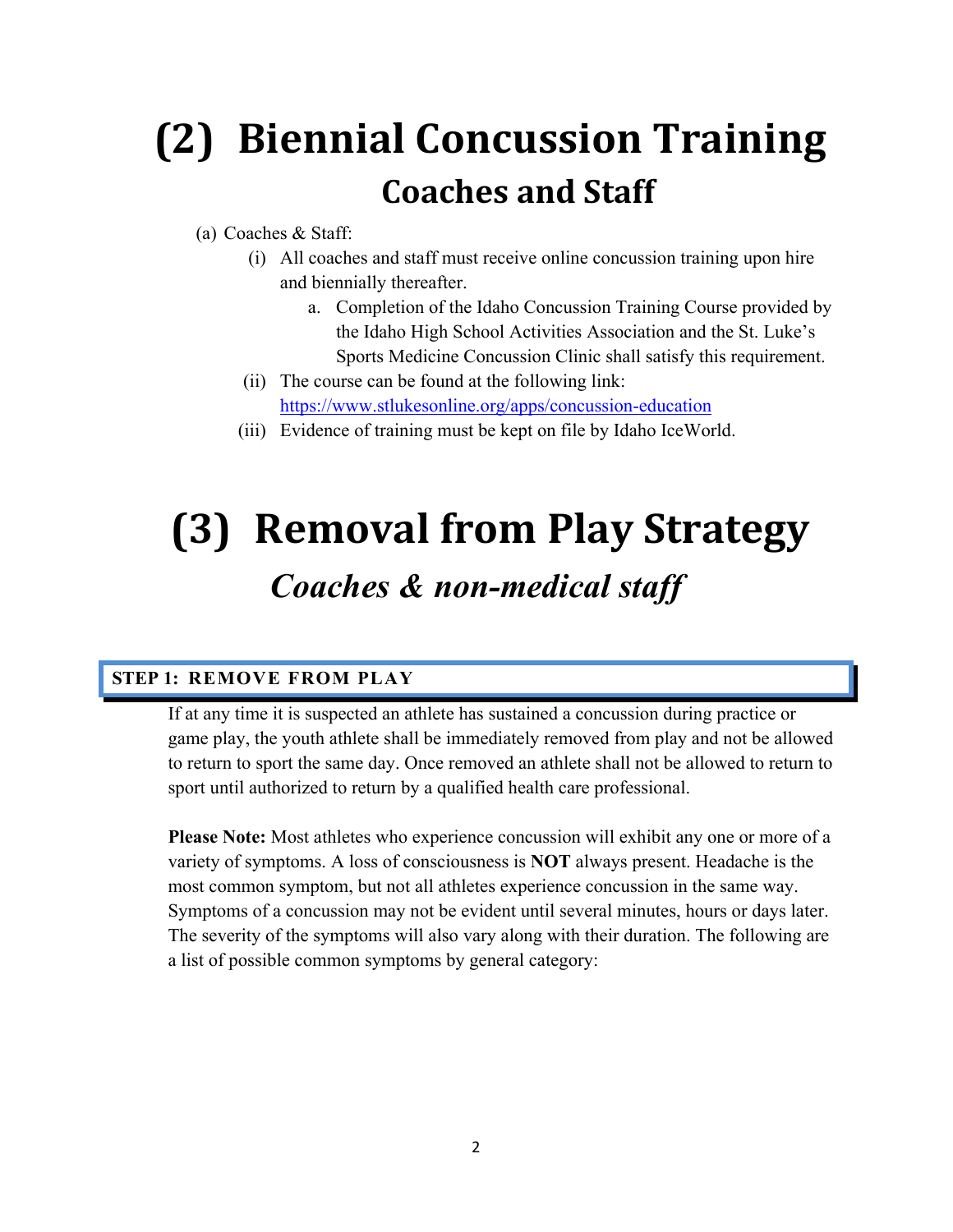| <b>Signs and Symptoms</b>                                 |                                              |                                                                           |                                                                                       |  |
|-----------------------------------------------------------|----------------------------------------------|---------------------------------------------------------------------------|---------------------------------------------------------------------------------------|--|
|                                                           |                                              |                                                                           |                                                                                       |  |
|                                                           |                                              | <b>PHYSICAL</b>                                                           |                                                                                       |  |
| $\Box$ Headache<br>□ Pressure in head<br>$\Box$ Neck pain | □ Nausea<br>□ Vomiting<br>□ Balance problems | □ Dizziness<br>$\Box$ Visual problems or blurred vision<br>$\Box$ Fatigue | ⊔ "Don't feel right"<br>$\Box$ Sensitivity to light<br>$\square$ Sensitivity to noise |  |
| <b>COGNITIVE</b>                                          |                                              | <b>EMOTIONAL</b>                                                          | <b>SLEEP</b>                                                                          |  |
| □ Confusion<br>□ Feeling "slowed down"                    | □                                            | Irritability<br>□ Sadness                                                 | □ Drowsiness<br>□ Sleeping more than usual                                            |  |
| □ Feeling "In a fog"<br>□ Difficulty concentrating        |                                              | □ More emotional<br>□ Nervousness or anxious                              | □ Sleeping less than usual<br>□ Trouble falling asleep                                |  |

### Difficulty remembering

#### **STEP 2: MONITOR**

Continue monitoring the athlete for other signs and symptoms, as well as for symptom severity. If the athlete is experiencing any of the below signs, the parents or guardians of the athlete may want to transport the athlete to the nearest emergency room. In the absence of a parent or guardian, or when in doubt about what action to take, **call 911 immediately.**

- 1. Headache that gets worse or does not go away
- 2. Weakness, numbness or decreased coordination
- 3. Slurred speech
- 4. Looks very drowsy or cannot be awakened
- 5. Cannot recognize people or places
- 6. Is getting more and more confused, restless, or agitated

### **STEP 3: IS THERE AN EMERGENCY?**

If the condition of the athlete continues to deteriorate or if an athlete exhibits **ANY** of the below signs, **call 911 immediately and launch your organization's emergency action plan**:

- 1. Repeated vomiting or nausea.
- 2. Has one pupil (the black part in the middle of the eye) larger than the other.
- 3. Experiences convulsions or seizures.
- 4. Prolonged loss of consciousness (*a brief loss of consciousness should be taken seriously and the person should be carefully monitored*).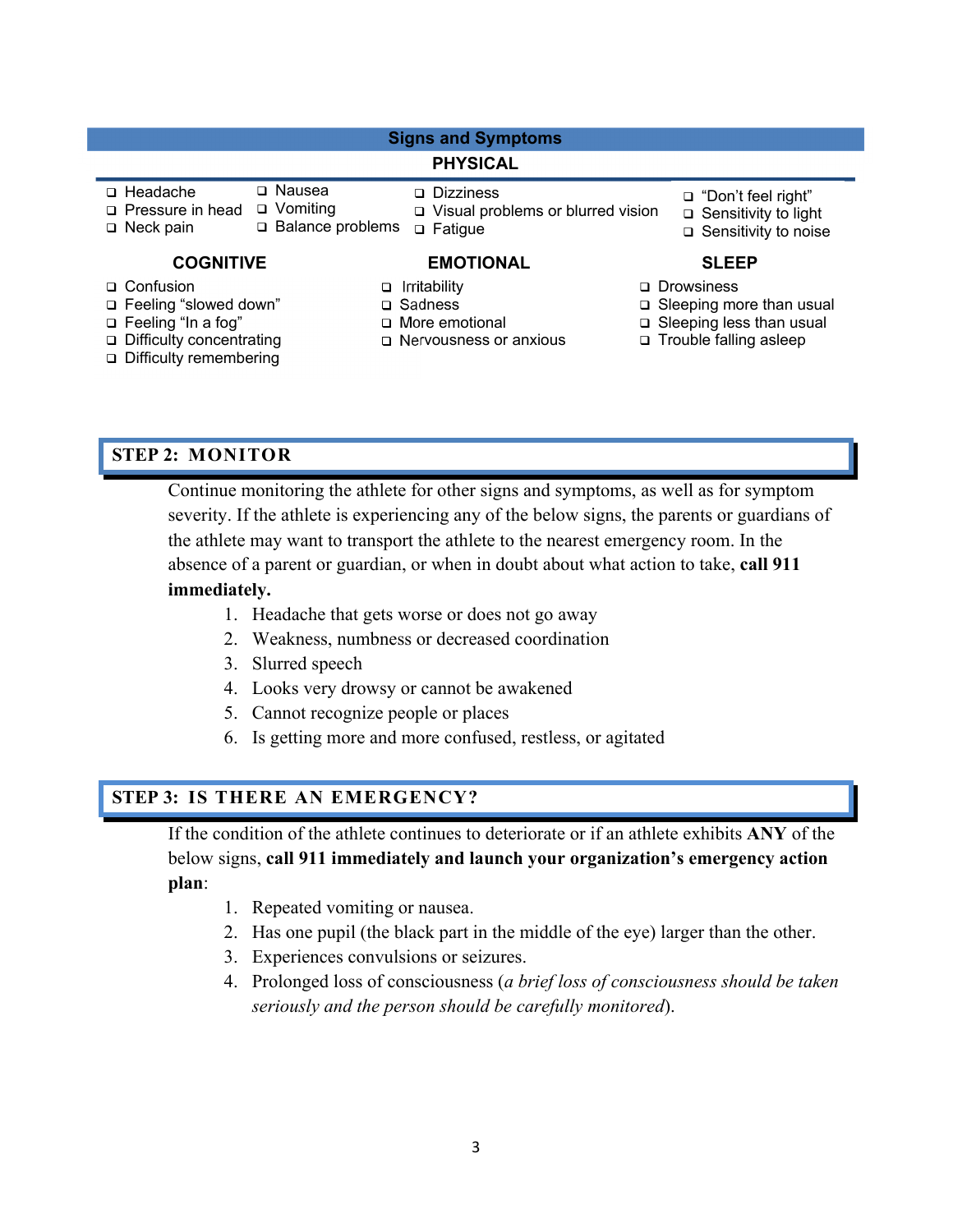### **STEP 4: ENSURE ATHLETE RECIEVES A MEDICAL EVALUATION**

If not an emergency, ensure the injured athlete is evaluated by a proper medical professional. **DO NOT** try to judge the seriousness of the injury yourself. Coaches should seek assistance from the site athletic trainer or other appropriate medical personnel if available at a competition, and should always seek the assistance from an appropriate medical provider when an injury occurs at practice. If a medical provider is not available on site, ensure that the parents or guardians of the athlete follow-up with an appropriate medical provider.

#### **STEP 5: COMMUNICATE**

Contact the athlete's parents or guardians as soon as possible to inform them of the potential injury and provide them a factsheet on concussion available online by the Centers for Disease Control and Prevention. Communicate the injury to your organization's director or other appropriate personnel in a timely fashion.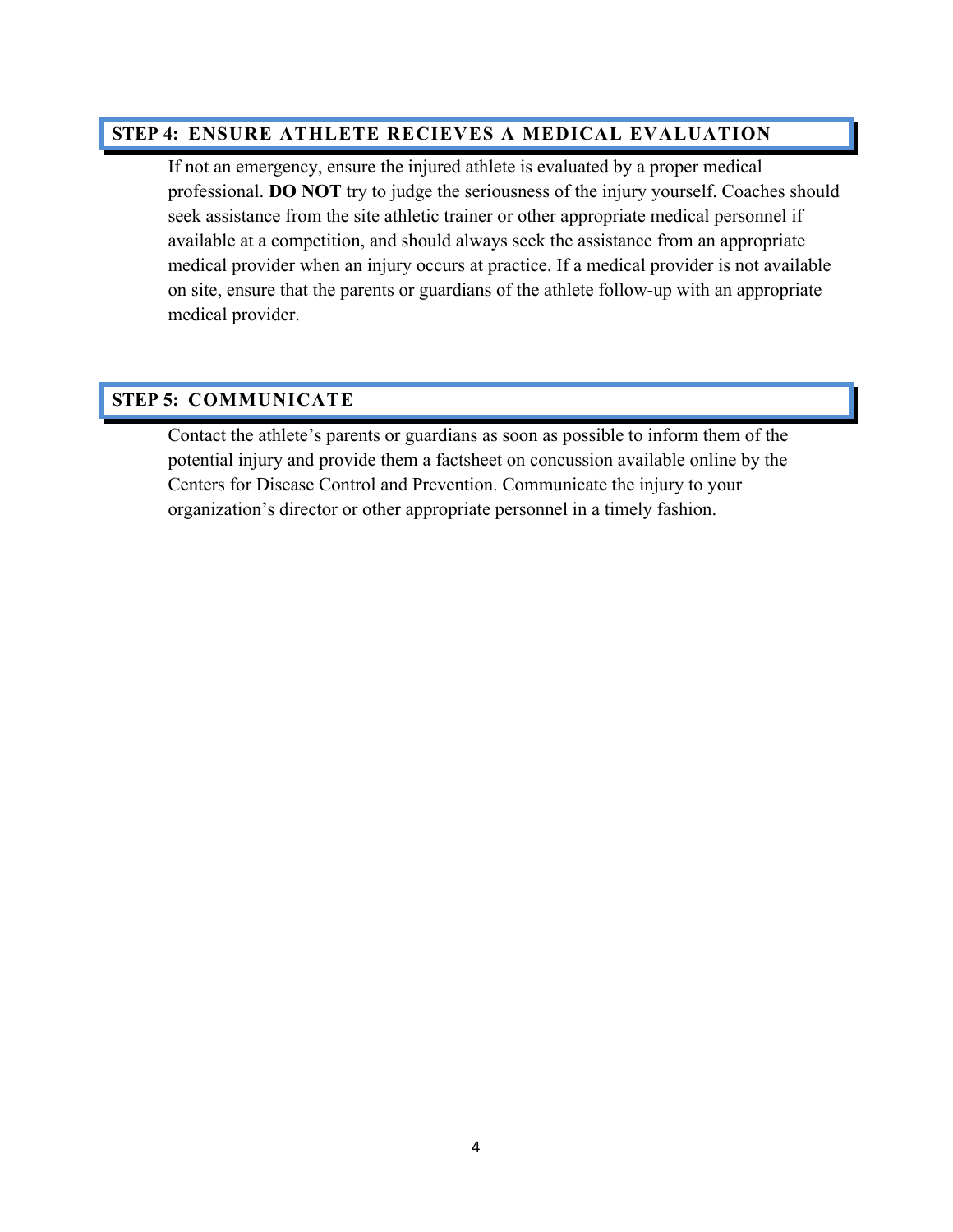## **(4) Return‐to‐Learn Strategy**

- (a) Under subsection (7) of section 33-1625, Idaho Code it reads "Students who have sustained a concussion and return to school may need informal or formal accommodations, modifications of curriculum, and monitoring by a medical or academic staff until the student is fully recovered. A student athlete should be able to resume all normally scheduled academic activities without restrictions or the need for accommodation prior to receiving authorization to return to play by a qualified health care professional as defined in subsection (6) of this section.
- (b) The athletic trainer, school nurse, school counselor or other appropriate designated school administrator shall communicate and collaborate with the athlete, parents or guardians of the athlete, coaches, teachers and any necessary and pertinent outside medical professionals of the athlete, to create a plan that will support the athlete's academic and personal needs while symptomatic.
	- (i) Supporting a student recovering from a concussion requires a collaborative approach among school professionals, health care providers, parents or guardians of the athlete, as well as the athlete themselves, as s/he may need accommodations during recovery. Keep in mind that the accommodations that worked for one athlete may not work for another.
	- (ii) If symptoms persist, accommodations for the student such as a 504 plan may be pertinent. A 504 plan is implemented when students have a disability (temporary or permanent) that affects their performance in any manner. Services and accommodations for students may include environmental adaptations, curriculum modifications, and behavioral strategies. The decision to implement a 504 plan should be arrived at through collaboration of all parties involved.
	- (iii) Students may need to limit activities while they are recovering from a concussion. Exercising or activities that involve a lot of concentration, such as studying, working on the computer, or playing video games, may cause concussion symptoms (such as headache or tiredness) to reappear or get worse. Students who return to school after a concussion may need to:
		- a. Take rest breaks as needed
		- b. Spend fewer hours at school
		- c. Be given more time to take tests or complete assignments
		- d. Receive help with schoolwork
		- e. Reduce time spent on the computer, reading, or writing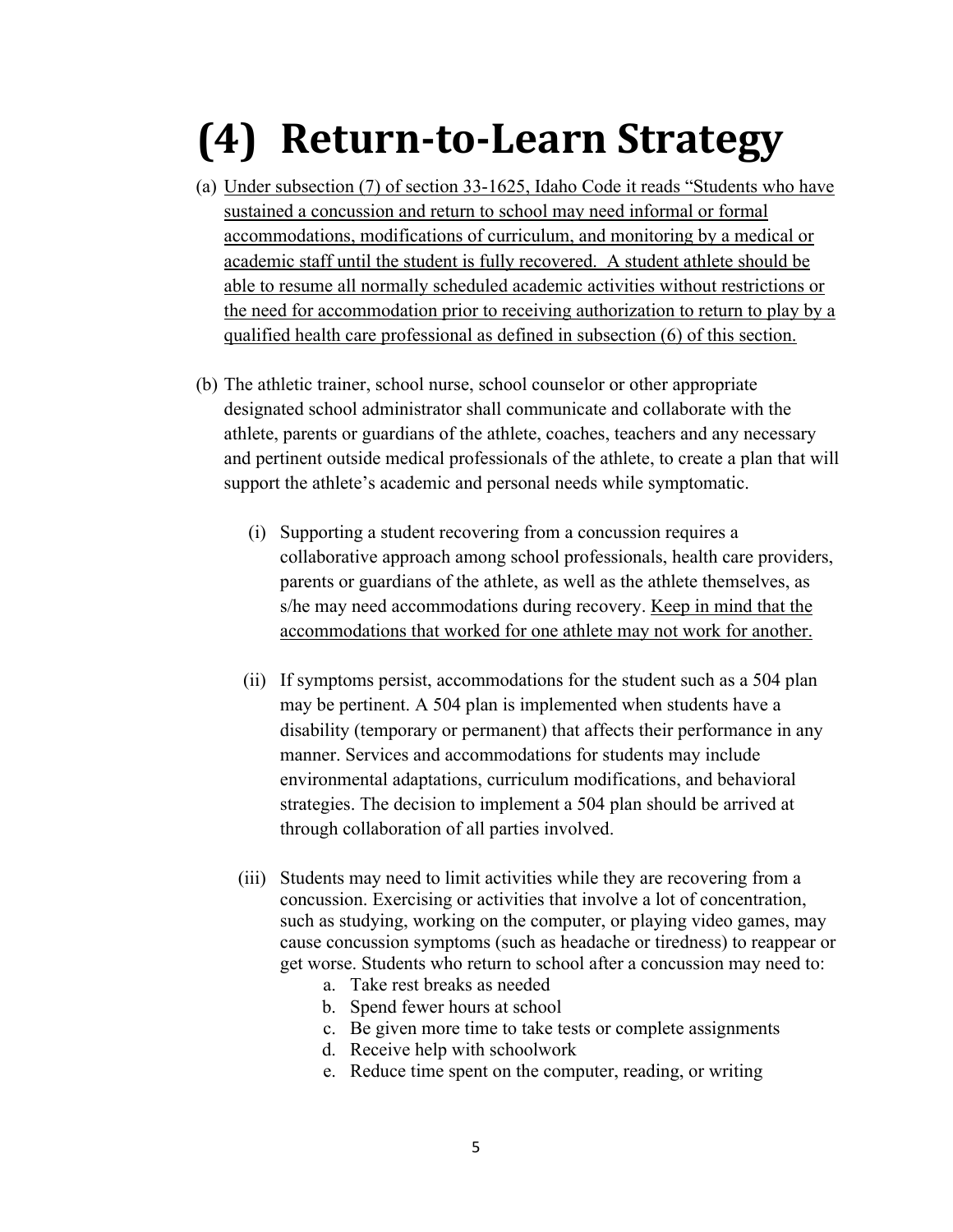- (iv) It is normal for students to feel frustrated, sad, and even angry because they cannot return to recreation or sports right away, or cannot keep up with their schoolwork. A student may also feel isolated from peers and social networks. Talk with the student about these issues and offer support and encouragement. As the student's symptoms decrease, the extra help or support can be removed gradually as decided on by the team involved.
- (c) As the athlete returns to academic and athletic activities the athletic trainer, school nurse, school counselor or other appropriate school personnel shall follow-up with the athlete periodically to ensure symptoms are decreasing, have been eliminated and have not returned, or to address any additional concerns of the athlete and the athlete's parents or guardians, and to adjust the academic and return to school strategy for the athlete if needed until the athlete has been fully reintegrated into normal academic activities.
- (d) The following 4 step progression is available as a general guideline for the athlete, the parents or guardians of the athlete, medical providers, and school professionals to reference for return to school purposes.

| <b>Graduated Return-to-Learn Strategy</b>                                                                                                                            |                                                                    |                                                                                                                                                                                                              |                                                                       |  |  |
|----------------------------------------------------------------------------------------------------------------------------------------------------------------------|--------------------------------------------------------------------|--------------------------------------------------------------------------------------------------------------------------------------------------------------------------------------------------------------|-----------------------------------------------------------------------|--|--|
|                                                                                                                                                                      | <b>Mental Activity</b>                                             | <b>Activity at Each Step</b>                                                                                                                                                                                 | <b>Goal of Each Step</b>                                              |  |  |
| An initial period of 24-48 hours of both relative physical and cognitive rest is recommended before<br>beginning the Return-to-Learn and Return-to-Sport Strategies. |                                                                    |                                                                                                                                                                                                              |                                                                       |  |  |
|                                                                                                                                                                      | Daily activities that do not<br>increase the athlete's<br>symptoms | Typical activities that the athlete does during<br>the day as long as they do not increase<br>symptoms (e.g. reading, texting, screen<br>time). Start with 5-15 minutes at a time and<br>gradually build up. | Gradual return to typical<br>activities                               |  |  |
| 2                                                                                                                                                                    | School activities                                                  | Homework, reading or other cognitive<br>activities outside of the classroom.                                                                                                                                 | Increase tolerance to<br>cognitive work                               |  |  |
| 3                                                                                                                                                                    | Return to school part-time                                         | Gradual introduction of schoolwork. May<br>need to start with a partial school day or with<br>increased breaks during the day.                                                                               | Increase academic<br>activities                                       |  |  |
| 4                                                                                                                                                                    | Return to School full-time                                         | Gradually progress school activities until a<br>full day can be tolerated.                                                                                                                                   | Return to full academic<br>activities and catch up on<br>missed work. |  |  |

*Source: SCAT 5* 

*Davis, GA, et al. Br J Sports Med 2017; 0:1-8. Doi 10.1136/bjsports-2017-097506SCAT5*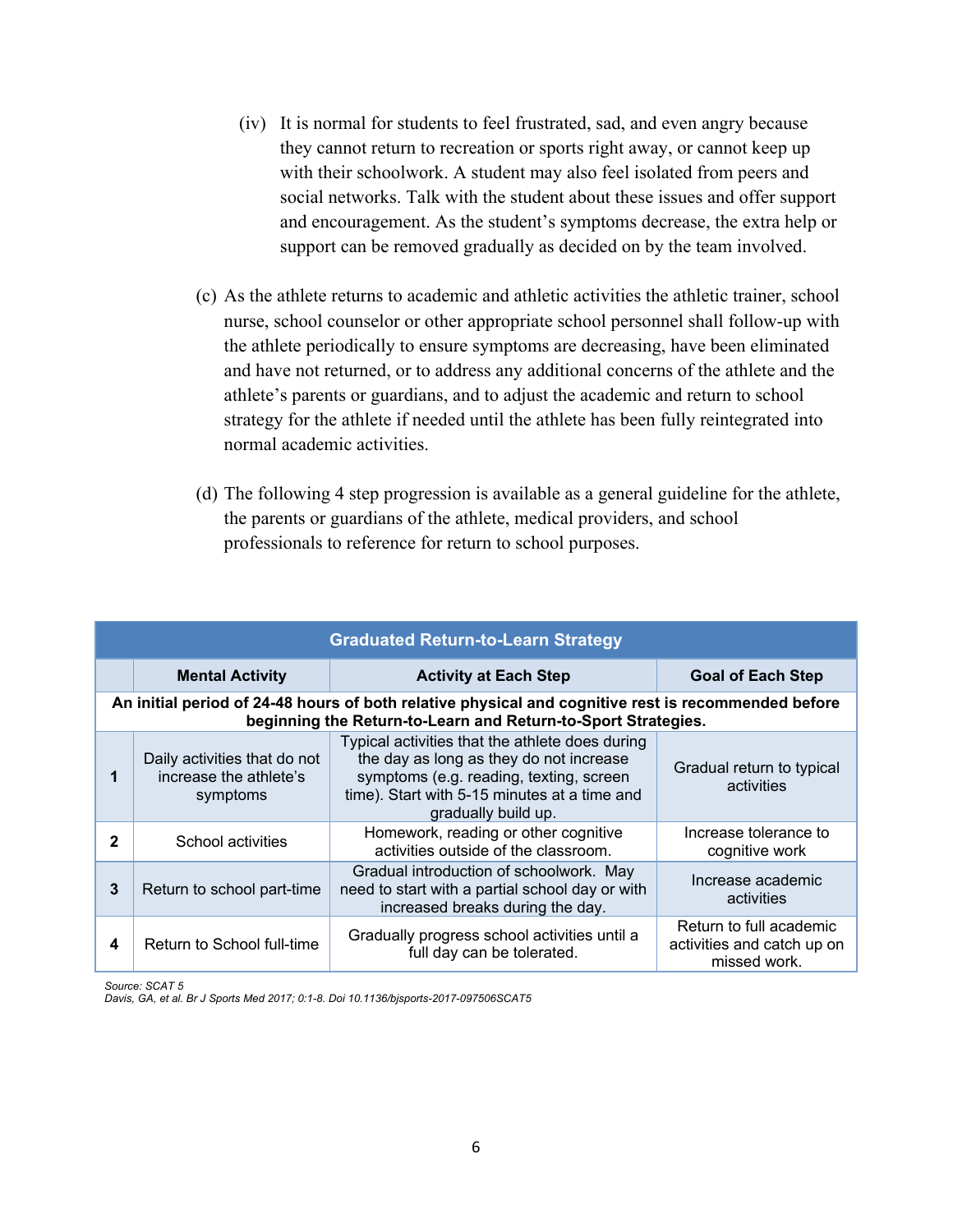## **(5) Return to Sport Strategy**

## *Athletic trainers or other appropriate medical providers*

### **ATTENTION**

**Only individuals deemed a "qualified health care professional" under subsection (6) of section 33-1625, Idaho Code, may provide medical clearance for an athlete to return to play following a possible concussion. A qualified healthcare professional must meet two (2) criteria. The medical professional must be trained in the evaluation and management of concussions, AND must be one of the following:** 

- **(a) A physician or physician assistant licensed under chapter 18, title 54, Idaho Code;**
- **(b) An advanced practice nurse licensed under section 54-1409, Idaho Code (a school nurse may not necessarily be an advanced practice nurse); or**
- **(c) A licensed healthcare professional trained in the evaluation and management of concussions who is supervised by a directing physician who is licensed under chapter 18, title 54, Idaho Code (such as an Idaho Certified Athletic Trainer).**

*The following return to play process (Section 7) is only intended for use by individuals deemed a qualified healthcare professional. If an individual is not a qualified healthcare professional, the athlete must be referred to a medical professional who is deemed qualified to provide medical clearance for concussion injuries under Idaho law.* 

**(a) An injured athlete should only be allowed to start the following return to sport strategy once the athlete is successfully tolerating their normal cognitive workload at school.**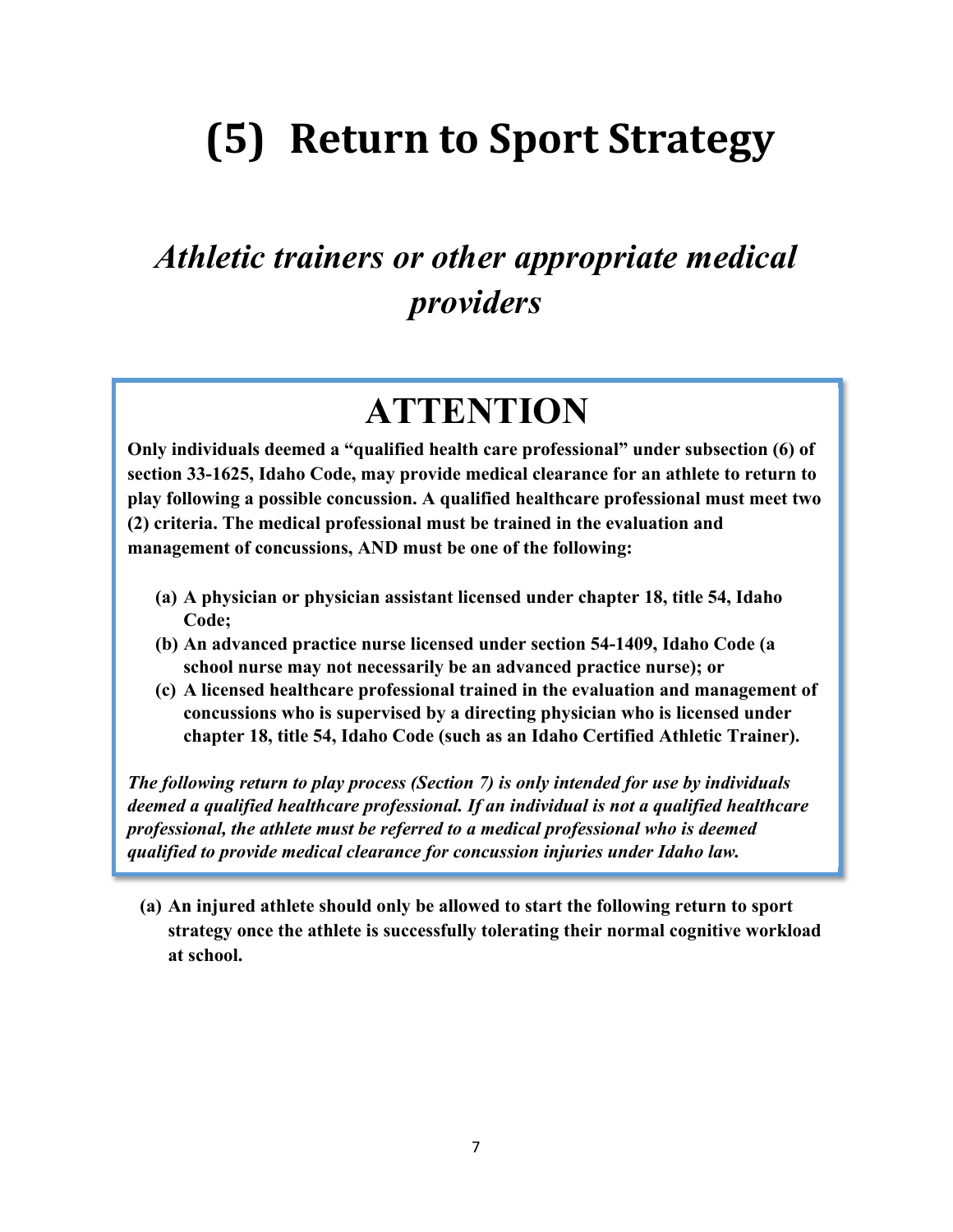- (b) An athlete cleared to play by a qualified medical professional only provides clearance for the athlete to begin the stepwise return to sport strategy as set forth in section (d) below, unless the athlete has been directed through the stepwise return to sport progression by the outside medical provider(s) prior to being cleared. Administrators, coaches and parents must act reasonably and to the best of their ability to ensure an athlete is cleared by a proper medical provider experienced in the evaluation and management of concussion pursuant to subsection (6) of section 33-1625, Idaho Code.
	- (i) Clearance by a medical provider must be in written form and kept on file with Idaho IceWorld for no less than seven (7) years.
- (c) If at any time, the athletic trainer or other qualified medical personnel feel the injury is beyond their expertise, scope of practice or comfort level, then the athlete shall be referred to a qualified health care professional trained in the evaluation and management of concussion for treatment and management of the injury.
	- (i) It is the responsibility of the athletic trainer or other on-site medical personnel to ensure that proper and sufficient communication takes place with any/all outside medical professionals to ensure medical providers have all pertinent medical information, are accurately informed of the details and severity of the injury, and that the medical provider receiving the referral is qualified to evaluate and manage concussions.
- (d) The return of an athlete to play shall be done in a stepwise fashion in accordance with the recommended return to sport strategies of the CDC and the NFHS. Proper instruction and supervision of an outside medical provider should be used if necessary. A parent or legal guardian should supervise each step of the return to sport process and should communicate regularly with coaches of the athlete to inform them of the athlete's progress.
	- (i) The return to return to sport strategy includes the following stepwise progression **allowing the athlete 24 hours between each step as long as the athlete remains symptom free**. If any symptoms return, the athlete should return to the previous step and resume the progression again following 24 hours without symptoms.

**The athlete should not Return to Sport unless they have resumed all normally scheduled academic activities without restrictions or the need for accommodations prior to receiving authorization to Return to Sport by a qualified healthcare professional as defined in subsection (6) of section 33-1625, Idaho code.**